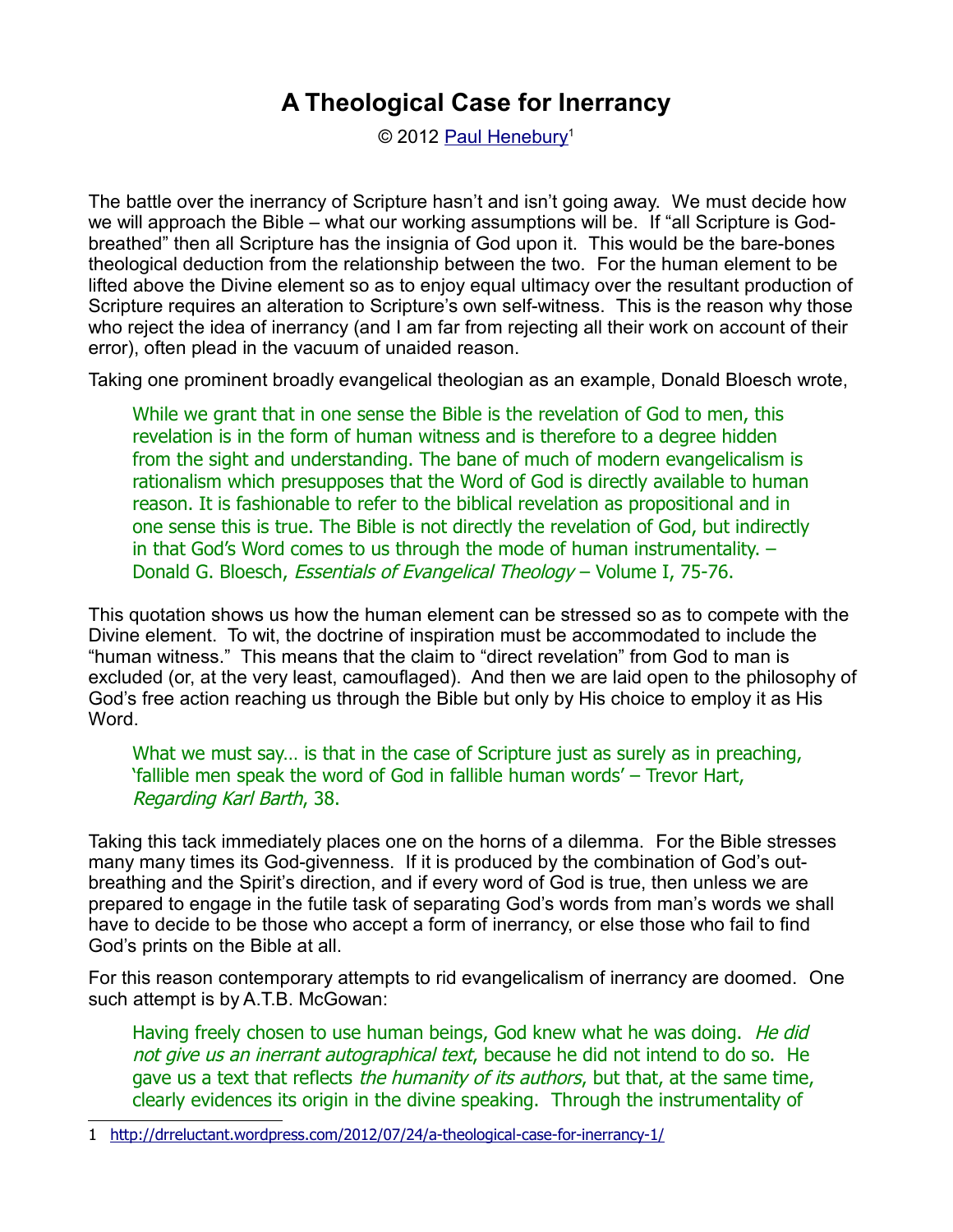#### the Holy Spirit, God is perfectly able to use these Scriptures to  $accomplish$  his purposes.  $-$  A.T.B. McGowan, The Divine Authenticity of Scripture, 124, emphasis added.

What we have here is a pragmatic God at work. Even the originals of the various books of the Bible were not inerrant, but they accomplished God's purposes. There are clear evidences of God's "speaking" so Scripture has a "Divine authenticity." It is, says McGowan, "infallible" but not "inerrant." But talking about an "infallible" Bible while denying an "inerrant" Bible, or limiting inerrancy to the conceptual world of the biblical writers is playing with words. And the one doing the playing is very often the one hiding his tracks.

Finding God's involvement under such an outlook will, let us be frank, involve weighing every historical and scientific Bible assertion against the pronouncements of "experts" and consigning Scripture to a slow death by degrees. Not, I should say, because the experts are right – they often are not. Besides, ones choice of experts usually reflects which "expertise" one wants airing. But where the voice of men is allowed to judge the voice of Scripture the voice of men is often given preference.

While history, science, and archaeology provide obvious instances where Divine authenticity could be obscured, the prophetic element of Scripture might be appealed to. Yes, but many evangelicals (McGowan would be one of them) who refuse to interpret the prophecies at face value because it crosses their theological predilections. No, even allowing for the either/or fallacy, going down McGowan's road is taking a road to nowhere.

What road is the right one to take? It is the same one which should be taken in formulating every doctrine – we see how Scripture itself attests to it.

For present purposes, I will take my own basic formulations of inspiration and inerrancy as a starting point.

**The Inspiration of Scripture** – Proposition: "The Scriptures come from the God who breathed them out and caused them to be inscripturated through men who were 'borne along' by the Spirit. That is what makes them Scripture." – 2 Tim. 3:16; 2 Pet. 1:20-21; Matt. 4:4; Jn. 17:17; Psa. 119:89-91

**Inerrancy** – Proposition: "The inspired Scriptures are the Word of God before they are the words of men. They must be up to the job of transmitting truth from He who is True. This truth will be as reliable in one area of knowledge as in any other, even if exact precision is not necessary." – 2 Tim. 3:16; Psa. 12:6; Jn. 17:17; 2 Pet. 1:19-21.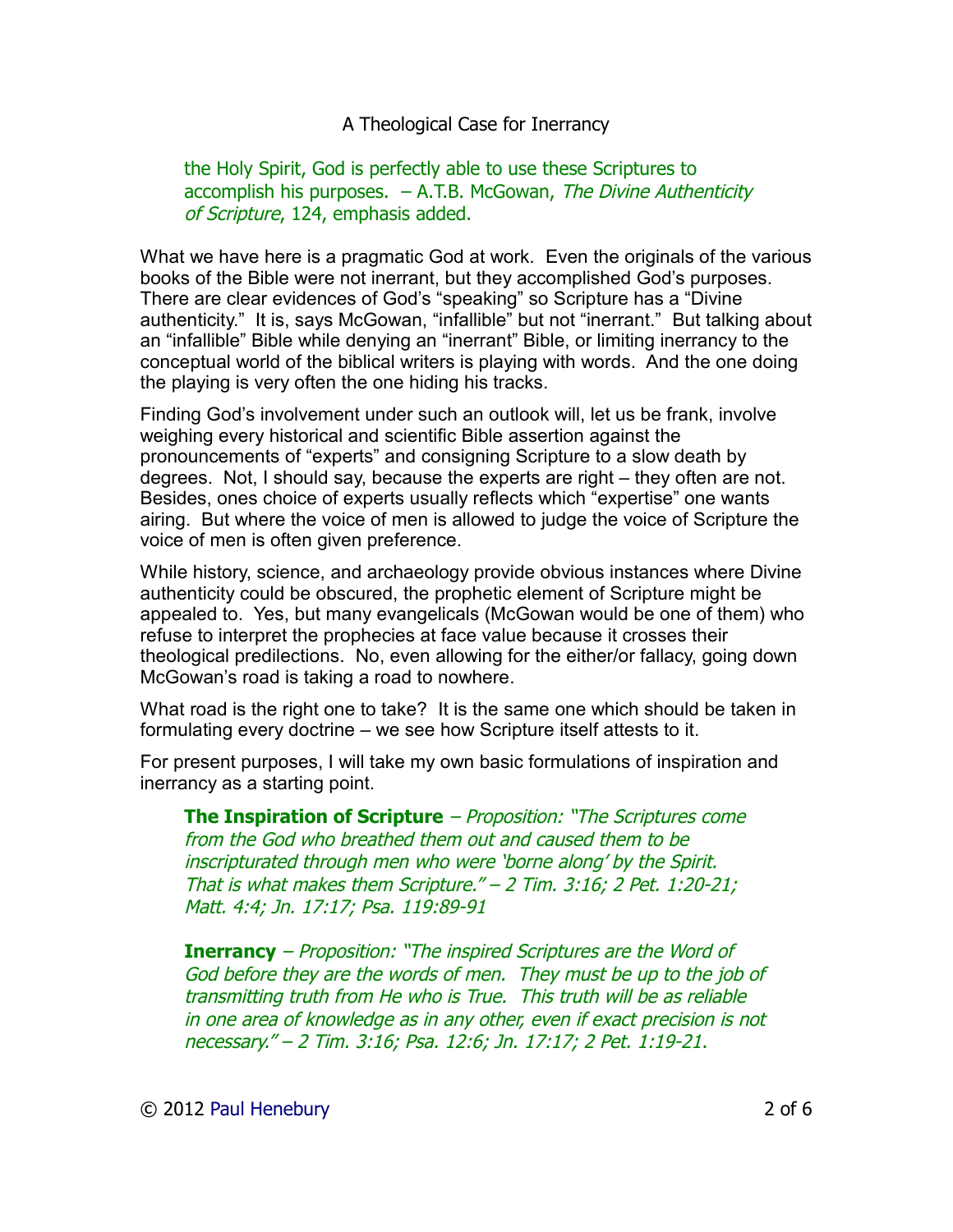Both doctrines appeal to 2 Timothy 3:16. The verse presents us with the clearest statement about the inspiration of Scripture. But this statement is in direct continuity with very many statements in both Testaments regarding the Bible's Divine provenance. Scripture itself always stresses its God-givenness far more than it does its human provenance; a fact hardly ever given the attention it deserves. Paul views the Bible is, in truth, the voice of the Lord in inscripturated form.

This is why Paul can praise the Thessalonian believers for receiving the spoken Word of God, "not as the word of men but as what it really is, the word of God, which is at work in you believers" – 1 Thessalonians 2:13b.

In the production of the Scriptures, the roles of God the Holy Spirit and the roles of the human authors bear an asymmetrical character which must *never* be brought into equal balance. Assuredly, this was not done by Jesus (cf. Matt. 4:4 and Jn. 17:17), or the OT prophets, or the Apostolic authors: why then should we be out of step with them?

Carl Henry wrote of the doctrine of inspiration:

Inspiration is primarily a statement about God's relationship to Scripture and only secondarily about the relationship of God to the writers. – Carl F.H. Henry, God, Revelation, and Authority, 4.143

This is most important for us to understand as conservative evangelicals. B.B. Warfield recognized the same truth.

These acts could be attributed to Scripture only as the result of such a habitual identification in the mind of the writer of the text of Scripture with God as speaking, that it became natural to use the term 'Scripture says' when what was actually intended was 'God has recorded in Scripture said. – B.B. Warfield, The Inspiration and Authority of the Bible, 299-300.

Let us consider the full import of Christ's words in John 17:17:

Sanctify them by Your truth. Your word is truth.

Jesus is praying to the Father regarding the sanctifying of His disciples. He tells the Father "Your word is truth." This "word" is the same "word" which will sanctify them. They have kept it  $(v.6)$  as it was given them  $(v.14)$ , but where is this word? I maintain it is Scripture (v.12), and this text associates the word with God's own holy and truthful character. There is no room for human frailty.

This text also separates Jesus from the Scripture. Jesus is going away, but the word of the Father must now keep His disciples. Thus, it is a mistake to too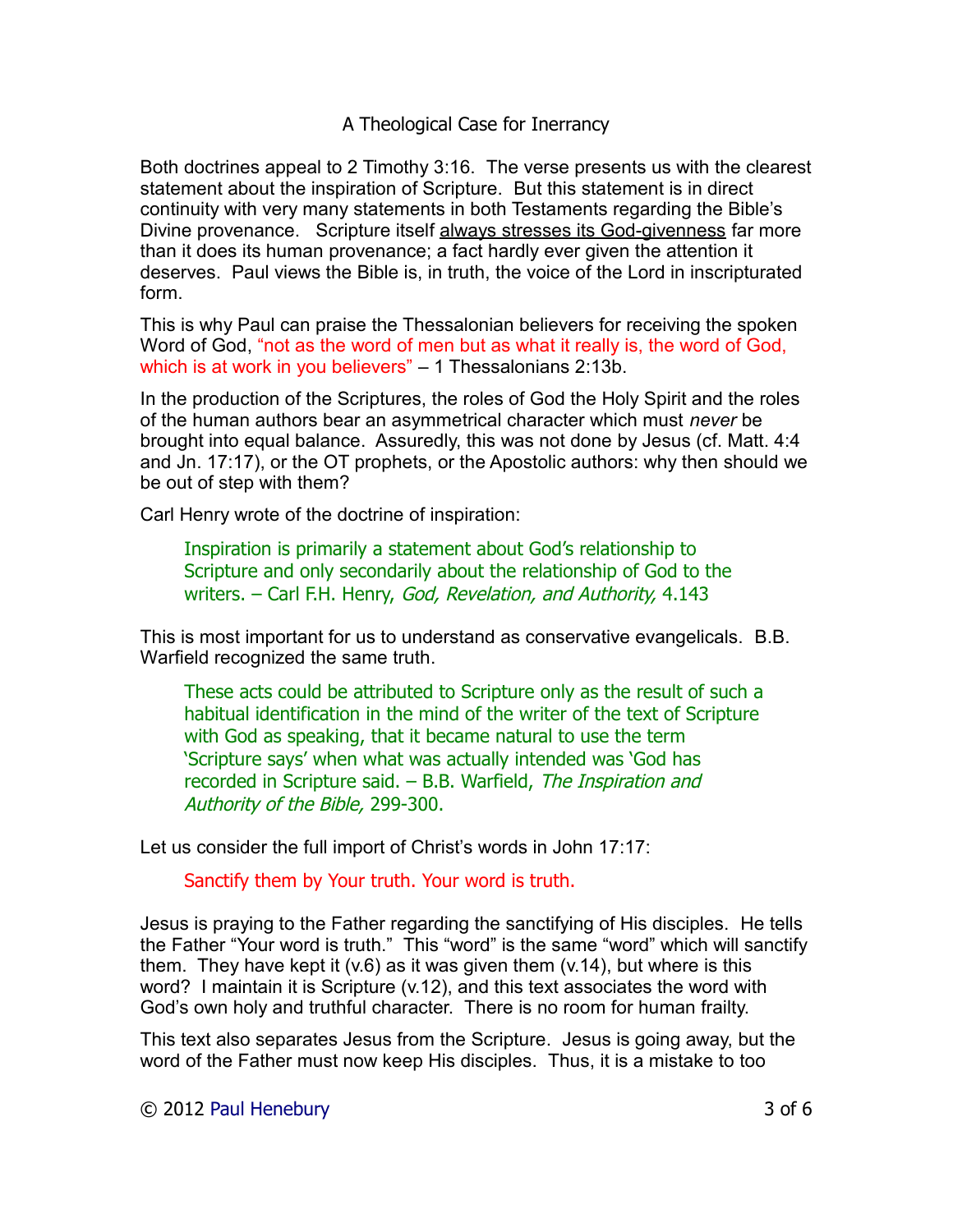closely equate Jesus the Word with the Scriptures. There does exist a close connection between the two, but we cannot push the association too far. Indeed, we cannot push it even as far a personification. The Scriptures are the written product of the Divine revelation, but they are a product all the same.

Talking about partially inspired Scripture is like talking about partially dirty bathwater. If Titus 1:2 tells us that it is impossible for God to lie, and if Scripture is the Word of God then it is true in the sense that there can be nothing in it that bears false witness. If God says something about the world or about history which is untrue, His word cannot be truth. When we say "Word of God" we ought to mean "Word from God." By "Word from God" we should mean a written deposit of course, not some voice in the ether.

To summarize, most arguments against inerrancy stress the human element over the Divine in spite of the fact that Scripture emphasizes the exact opposite. This point cannot be over-emphasized and is fundamental for understanding the divide between inerrantists and errantists.

We must deal with what the Bible says and then decide whether we are going to believe it. We must not fool ourselves that the Bible doesn't say something, or more commonly, doesn't mean what it says, because we have trouble with it. I'm thinking here specifically of the creation account and the history of Jonah.

Inerrancy doesn't mean either that errors are not reproduced by the biblical writers *as errors*, or that painstaking exactitude is being aimed for, or, as a matter of fact, even considered.

Inerrancy is a corollary to inspiration. It may state truth in anthropomorphic, metaphorical, phenomenological, generic, or symbolic language. But it does state inspired truth.

J.I. Packer reminds us of what "inerrant" means:

Inerrancy is from the Latin *inerrantia* meaning 'the quality of being free from any error of any kind – factual, moral, or spiritual.' Protestant usage favors this too; the words may carry slightly different nuances. Infallibility suggesting that Scripture warrants a faith commitment. Inerrancy of Scripture undergirds orthodoxy. But it has been standard evangelical practice for a century now to treat the words as mutual implicates."  $-$  J.I. Packer, Beyond the Battle for the Bible, 51

Hence, Peter Enns must reject this connectivity between truth and inspiration:

To put it better, the scientific evidence showed us that the worldview of the biblical authors affected what they thought and wrote and so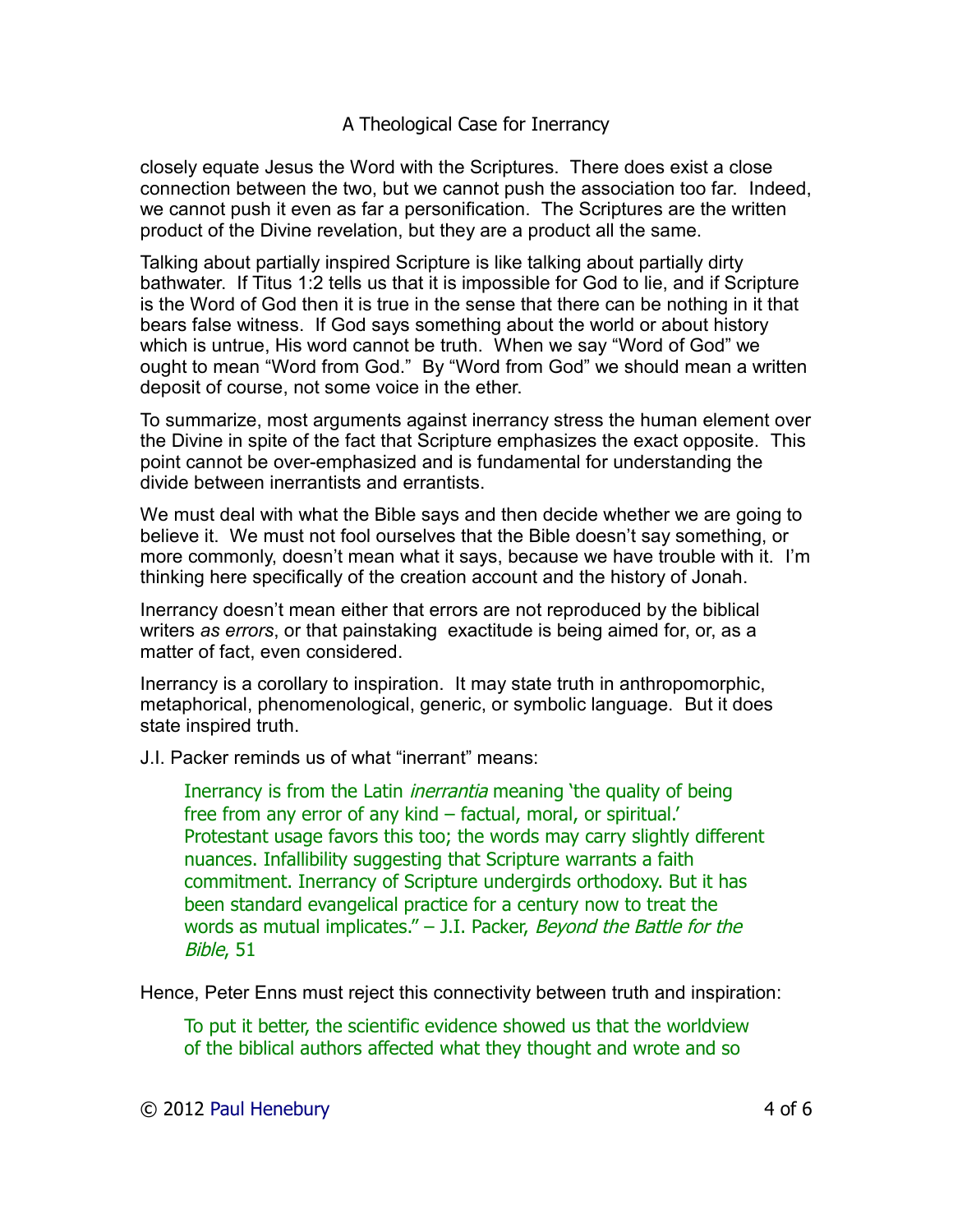#### the worldviews of the biblical authors must be taken into consideration in matters of biblical interpretation. – Peter Enns, *Inspiration and* Incarnation, 14.

This encroachment of "scientific evidence" from the present and the worldviews of the ancients shows us that Divine superintendence over Scripture is given but a half-share in the end product. Human fallibility has equal rights. The Bible itself does not give him that option.

I call your attention to the support-texts I have given for the two doctrines above. Three of the passages used in support of inspiration have been used again to support inerrancy. I have also run these verses through the ["Rules of Affinity"](http://drreluctant.wordpress.com/2012/04/03/rules-of-affinity/) so as to show how sure these proposals are (even though more texts could be mustered to support the propositions). Let us examine the outcomes.

2 Timothy 3:16 and 2 Peter 1:20-21 tell us the Scripture comes from God and those who wrote it were superintended, nay, "carried along" by Him in their production of it. They do not deal with the collection of the Canon, since that is a separate (though related) issue. The **C1** tag corresponds with the places in the first proposition where phrases from the texts make up the proposition. Matthew 4:4 connects with 2 Tim. 3:16 because of the reference to "the mouth of God" and the connection between "every word which proceeds from the mouth of God," and the Scripture as "God-breathed out." Palpably, Jesus was referring to and quoting from the Scriptures in His Temptation.

John 17:17, as already stated, refers to God's Word as "Truth." That "Word" is inscripturated. The link with Matt. 4:4 is in the way a man ought to live. He must live in Truth, not in falsehood. Psalm 119:89f. connects the settled Word "in heaven" with the discipling Word which the psalmist observes. We have that Word.

When we turn to see how the doctrine of inerrancy utilizes these texts we get the following:

2 Timothy 3:16 and 2 Peter 1:19-21 are now rated **C2** since they provide the support in the first two statements in the proposal upon which inerrancy is based (they do not testify to inerrancy with the same clarity that they do for inspiration). In Psalm 12 I am only interested in the first assertion about the words in verse 6 ("the words of the LORD are pure words, etc."), not the preservation in verse 7, which I hold to be referring to the people in the context. The purity of the words of God relates there to their ability to "keep" the people safe, and their trustworthiness, not just their moral clarity. I believe a good (**C3**) inference can be made that the dependability of the words ("refined seven times"), logically applies comprehensively to all they claim. John 17:17 calls the Word of God "Truth." This truth separates believers from unbelievers in the world. It could